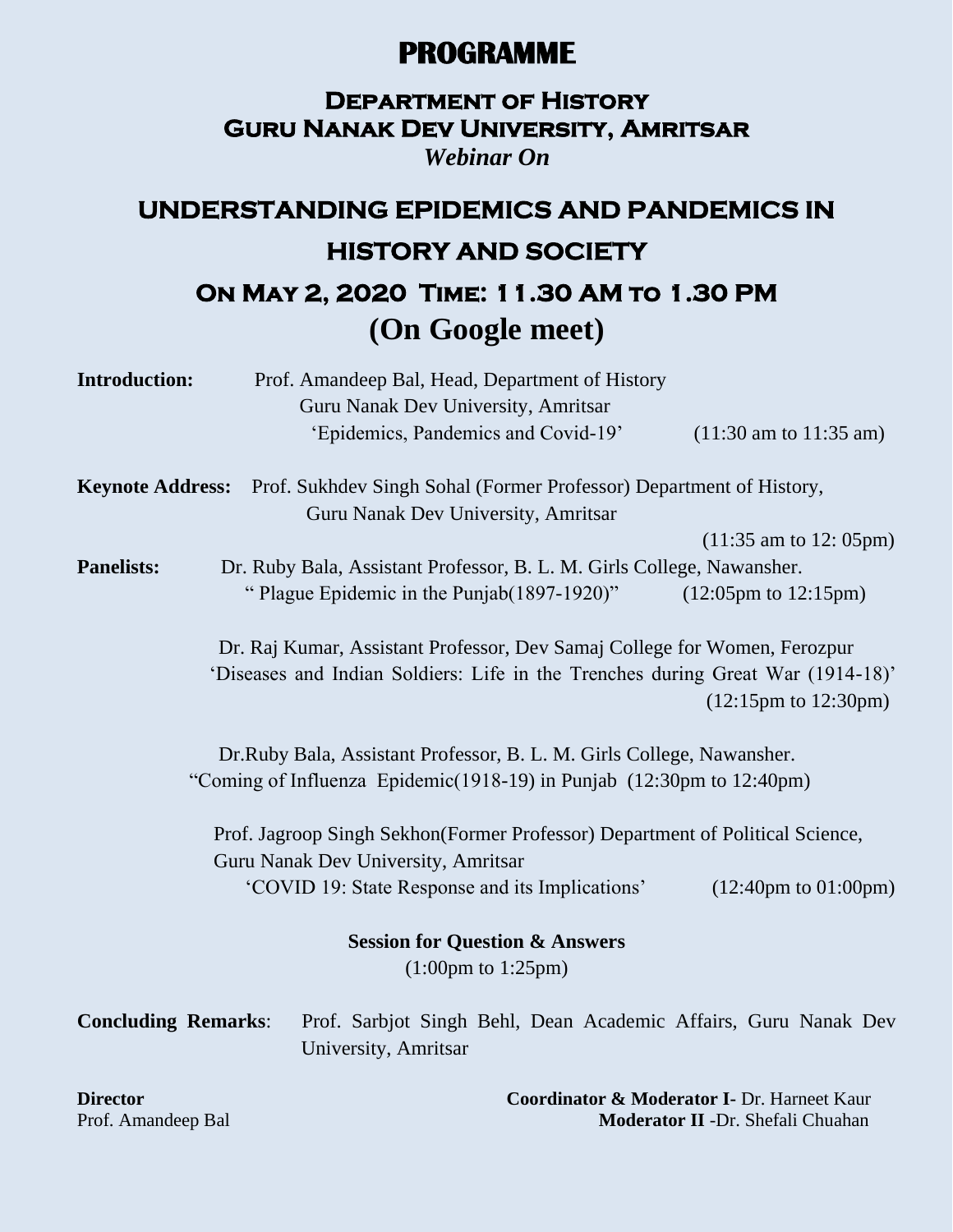#### **UNDERSTANDING EPIDEMICS AND PANDEMICS IN HISTORY AND SOCIETY Concept Note**

**Health and disease are part of human society. Across the ages, human beings have struggled hard to maintain wellness of human body and mind. Human endurance and ingenuity has succeeded to overcome maladies and diseases turning into epidemics and pandemics. The current spate of Covid-19 throughout the world has once again shocked and jolted the world to think that we the humans are biologically fragile and have not yet overcome epidemics. The Covid-19 is crippling the social fabric and economic structure of the comity of nations irrespective of the standards of living and economic might of these nations. All the nations and the World Health Organization (WHO) are grappling with the current crisis in search of exit and relief from the pandemic. It is high time to revisit our distant and near past and contemporary situation with a view to find out the criticality of earlier epidemics and pandemics. One of the advantages of studying history is that we always find moments in the past when the things were equally worse and frightening. It also tells us that the humans have survived in the past and have reached at the higher levels of health and wellness with better medical and material resources and are bound to overcome the present calamity.** 

 **Recurrent epidemics were regular features in the world history. Historical evidence shows that the Egyptians faced epidemics about 5000 years ago. Epidemics of Plague, Cholera, Smallpox, Malaria and fevers have ravaged social groups and societies worldwide killing people in millions. Human migration, commercial exchanges facilitated by increased means of transportation transformed the local diseases into epidemics and pandemics. The Black Death in the mid 14th century AD had wiped out one third of the population Europe in four years creating major demographic and economic crises in the medieval Europe.** 

 **It is no surprise that social distancing became a norm without the governments urging it. The quarantine was essential for traders to ward off the possibility of an epidemic. Public authorities took drastic measure to isolate the sick. The problem with the epidemics was not only the high rate of mortality, but break down of the administrative structure of the state and economy. It was in response to the recurrent epidemics that public health and sanitation emerged as the responsibility of the modern state.**